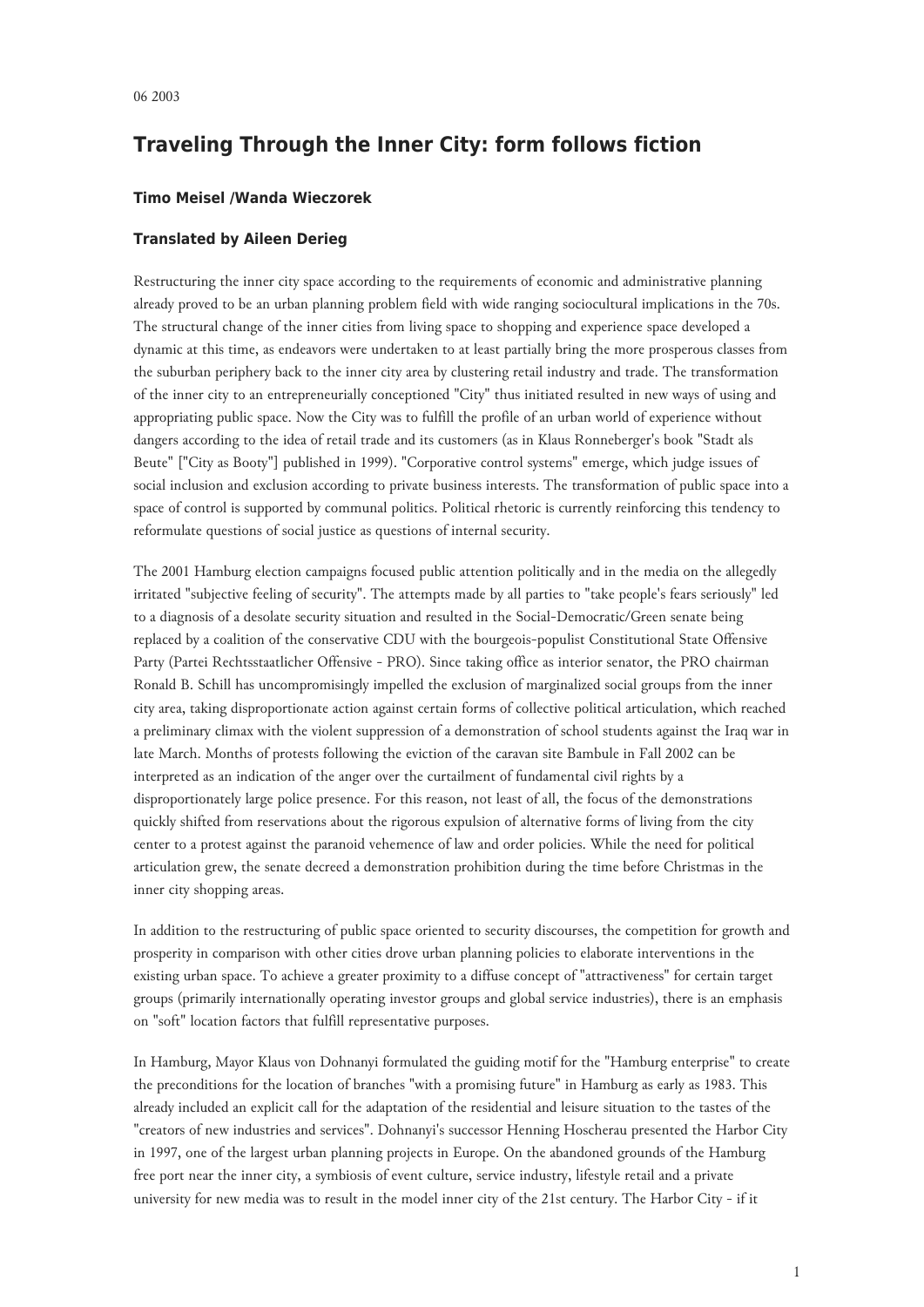should still be realized to the planned extent following the change of government, the crisis of the New Market and Hamburg's failed application for the Olympic Games - will expand the current city center by nearly 50%.

Starting from a criticism of the concept of the city as a space of representation and the dominance of the needs of retail and trade over those of the residents of the city, the group Park Fiction developed an alternative form of resistive urbanism, which represents a qualitative break with conventional policy models. Since 1994 the initiative for the collective planning of a park in the city district of St. Pauli has been operating at the intersection of art, politics and social movements. In reference to the philosophy of Henri Lefèbvre, Park Fiction interprets the heterogeneity of cities and their "creative surplus" as a source for the revolutionary transformation of society. The planning concept of "collective wish production" (Czenki/Schäfer) attributes a central position to the area of the private sphere and everyday life. Beyond the rejection of institutional urban planning, Park Fiction emphasizes the potentiality of self-determined and subjective designs of an urban society.

Not leaving the power of definition and action over urban space solely to the municipal administration is the theme of a number of artistic-political groups in Hamburg. What they have in common, in the sense of "constitutive practices" (Czenki/Schäfer), is not persisting in the negativity of oppositional protest, but rather proposing sustainable alternative realities and definitions of city from the conjunction of art and politics. The examples of a critical and experimental urbanist praxis in Hamburg range from the actual reappropriation of urban space by groups such as Ligna and Schwabinggrad Ballett, criticism of the dominant systems of describing reality by Blinde Passagiere, to the establishment of self-determined, collective planning processes with Park Fiction.

Ligna, a Hamburg radio collective, has been pursuing a participative concept of radio since 1996 with its music programs on the independent radio broadcaster FSK (Freies Sender Kombinat). Since last year, Ligna has expanded the collective framework of its work to interventions in public or semi-public spaces like the train station and the inner city, in order to question the "corporative control systems" that predominate there. With these interventions Ligna calls the predominant mechanisms of exclusion into question by applying strategies that are considered permissible in the respective normalization context. Thus, in the example of the "radio demo", for instance, the organized dispersal of a group of people in the inner city is formally not an "assembly" that could be countered with the temporary prohibition on demonstrations.

Similar to Ligna, the Schwabinggrad Ballett chooses forms for its appearances in public space that purport to accept existing limitations and prohibitions. The performative act - costumes, instruments, music, singing - is filled with political content and employed as a "Trojan horse" to temporarily disrupt the accustomed manner of dealing with political articulation. The parade for German retail trade that was conducted to circumvent the demonstration prohibition, for example, was able to appeal to the legal regulations for street music and distribute "20 Euro bills" printed with political slogans for an hour without harassment. This expansion of the classical repertoire of forms of political articulation is a non-confrontative way of addressing the Hamburg public, which has received images of political dispute over the past six months that have been almost exclusively dominated by (police) violence in conjunction with the Bambule protests.

The formation of the city as a control space in a very specific Hamburg context is the issue addressed by the group Blinde Passagiere ("stowaways"). Nightly harbor tours address on site the way the authorities deal with illegal immigrants who reach Hamburg by sea, a problem that is hardly registered by the public. In addition to this information strategy, by occupying freighters activists from the group have won the possibility for stowaways to go on land - the precondition for applying for asylum. The plans for the Harbor City already have a decisive impact on the flight conditions for immigrants, since the paths between the docks and the harbor police building have been shortened. The Blinde Passagiere intervene in realities that the authorities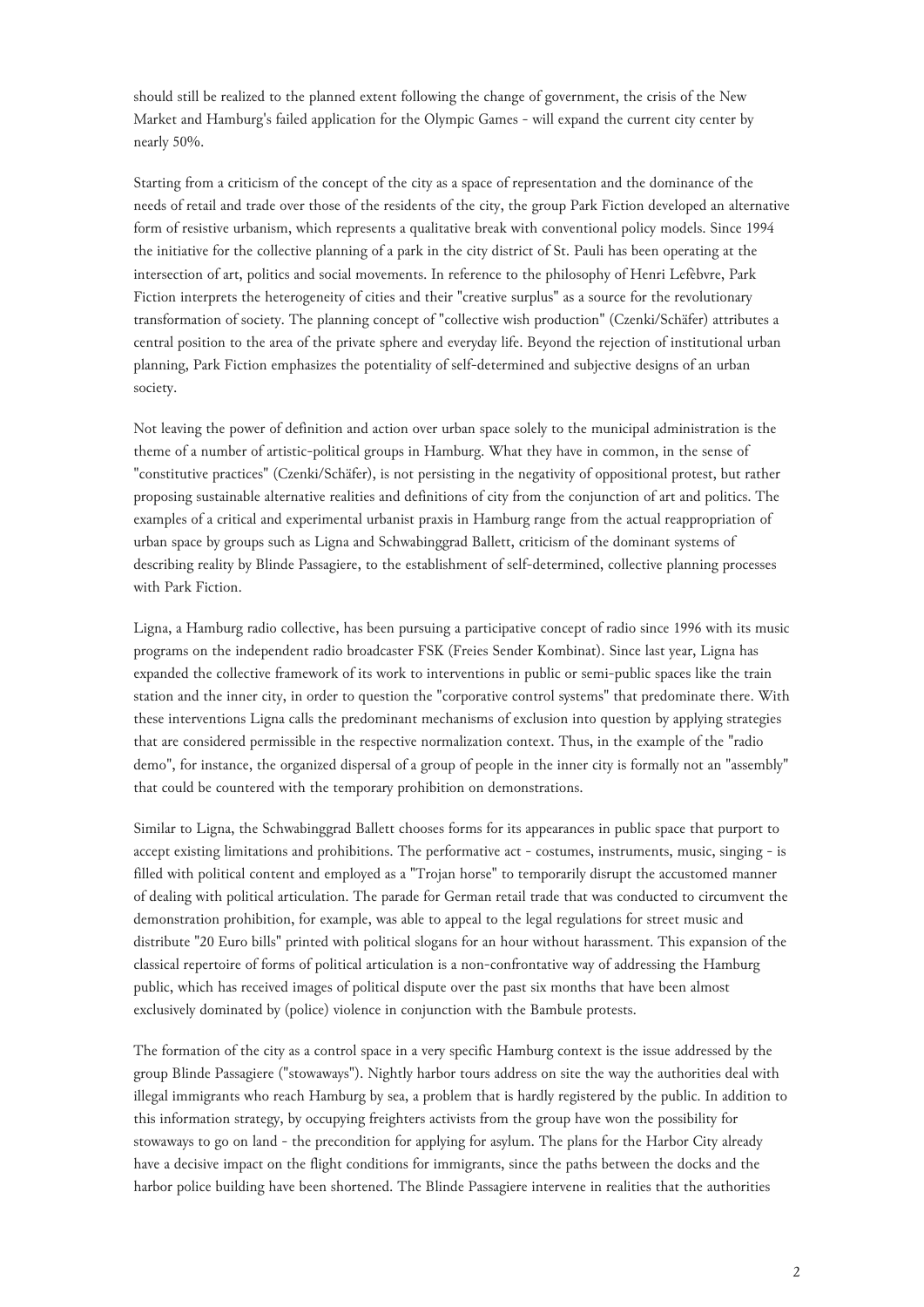and the police seek to cover up.

Exploratory strategies - such as the project "Biological Research Station Alster" of the Gallery of Landscape Art in collaboration with the artist Mark Dion - are also designed to convey the urban fabric beyond conventional use. The research station installed on a boat docks at two exemplary locations along the banks of the Alster in the city center of Hamburg to explore various functions of the course of the Alster and discuss the understanding of nature in the city. Set up as a laboratory, the research station makes it possible for diverse user groups to subjectively appropriate urban space using artistic, scientific and ecological techniques.

A comprehensive experiment in the global exchange of local knowledge will shortly be undertaken by the congress Park Fiction Presents: Unlikely Encounters (in Urban Space), initiated by the group Park Fiction and situated at the location of the creation of the project in St. Pauli. The congress is supported by the widely branching network of artists, musicians, social and political groups, which have been part of the collective planning process in this city district for years. A large part of the congress will therefore take place in the squatted houses in the Harbor Street, the Buttclub, the St. Pauli church, the Golden Pudel Klub, the GWA district cultural center, the school and the Rote Flora.

The declared aim of "Unlikely Encounters" is to enable the local culture of the city district to have "unlikely encounters" with the international participants in the congress. In addition to the aforementioned Hamburg groups, international collectives are invited, whose explicit space-appropriating work can be understood as a "constitutive praxis". In their respective countries of origin, they develop new forms of political organization under (sometimes extreme) conditions of repression and put them into practice using interdisciplinary means.

In addition to the formulation of their "Urban Studies" urbanist theory, Sarai from Delhi/India operate media and experimental laboratories at the peripheries of the uncontrollably growing metropolises. There, residents are supported in the appropriation of territory threatened by demolition. Representatives from Maclovio Rojas near Tijuana/Mexico present their commune at the congress, a self-organized city that has been able to maintain itself as an autonomous form of organization against strong pressure from the government, with the help of a clever policy of networking with activists and art projects. Ala Plastica from La Plata/Argentina works on the linking of ecological, social and artistic methods for reconstructing public space in La Plata and for intervening in endangered ecosystems in the region. Cantieri Isola & office for urban transformation from Milan/Italy have developed an artistic praxis from an interdisciplinary action basis against the destruction of the Isola Quarter due to a major urban building project.

In light of the extremely different political starting point conditions, one fundamental question of the congress seems to be how the specific praxes can be thought in conjunction with one another despite the differences, without falling into an unsuitable relativization. For example, the concrete threat in Maclovio Rojas of exile, persecution and imprisonment can certainly not be put on a parallel with the political situation in Hamburg at a concrete level. For this reason, the structural embedding of local approaches in a critique of global conditions that is integral to Unlikely Encounters is a precondition for engaging in productive exchange. If it is possible to define the targets of the praxis in Hamburg as symptoms of a system that is rooted in a globalizing form of society, then it could also be possible to root resistance against these systems in a global frame of reference.

The reflection on our own respective methods and observations of the urban against the background of a global horizon that is to be developed promises fruitful impulses for our own praxis. In addition, international networking has a pragmatic function that is not to be underestimated. The strategy of creating concrete protection for one's own work through international attention has already been successfully employed by some of the invited groups. However, it is also very important for the Hamburg groups and the host project to achieve mobilizing moments for the city district with a transregional public. The exhibition of the Documenta